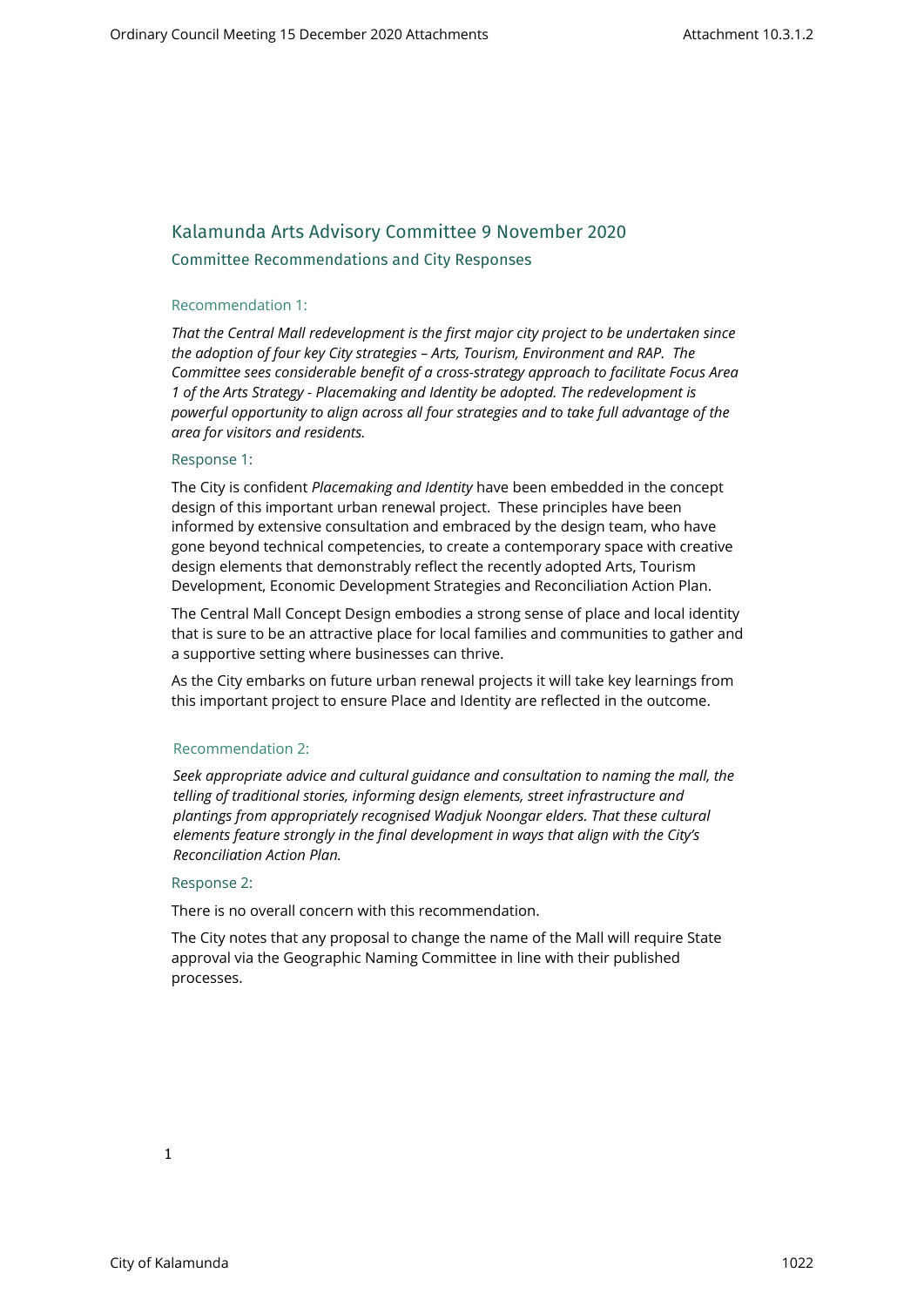# Recommendation 3:

*Community expertise in the Arts Advisory Committee and more broadly the City's community be a source of specialist advice that relate to lighting, sound and other facilities that enable arts and community activities to take place in the mall. This specialist knowledge also extends to strong links to networks of creative, qualified and experienced personnel who offer greater value adding opportunities and who can be sought using the City's standard procurement processes.*

# Response 3:

The City is comfortable that its consultants are suitably qualified and experienced to undertake the work and would not benefit from either volunteer or paid external inputs. The final decision regarding the scale of lighting, sound and other facilities will be determined by Council as part of budget deliberations.

### Recommendation 4:

*The public art funds allocated to this project, \$24,000, be used to cover the costs of artists' design and creative fees. This will ensure that local artists are able to benefit from the City's investment in the mall as well as extending the City's formal link to artists.* 

### Response 4:

This is contrary to the Local Planning Policy where the 1% allocation is used to cover both fees and art piece(s).

The final decision regarding the scale of public art will be determined by Council as part of budget deliberations.

# Recommendation 5:

*That the City appoint an artist to be part of the design team to inform all elements of the redevelopment. This recommendation actions Item 1.4 of the Arts Strategy, that relates to improved visual attractiveness of the City and Item 1.6, that recommends engagement of creative specialists (artists/curators) to be part of the design teams of City projects.* 

# Response 5:

This is perceived as over-reaching the intent of public art policy and may cause delays in design when simple engineering works require artistic review. Further the concept design has progressed to the stage that if a wholesale 'reset' of the concept to allow public artist involvement in all facets of the redevelopment will cause significant delays and increase budget.

As the City embarks on future urban renewal projects it will give consideration to the inclusion of public art practitioners and creative specialists on the design teams to help shape improved outcomes.

### Recommendation 6:

2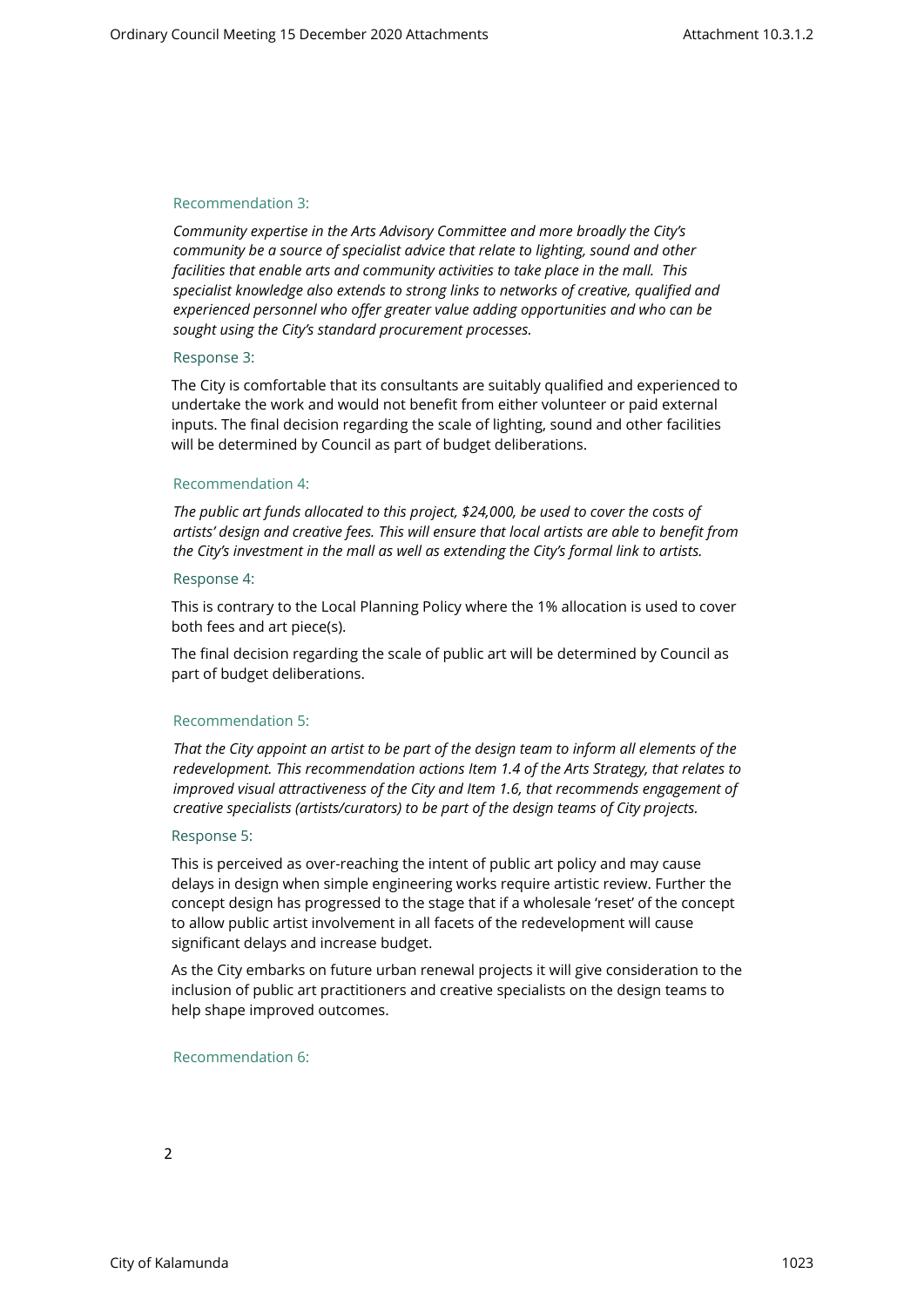*That the design and placement of metal posts/trunks, street furniture, catenary lighting, plantings, written and visual messages, images, sounds, smell (from plants) and other elements should be central to this development to provide a distinctive look for this part of Kalamunda.* 

### Response 6:

It is felt that the concept plan as developed thus far is distinctive and subject of course to vehicle and pedestrian hazards being dealt with.

### Recommendation 7:

*All lighting be LED format – selected for its warm colour, adaptability, programmability and energy saving is used rather than more traditional sources of mall lighting.* 

### Response 7:

Is included in current scope of works.

### Recommendation 8:

*Linked to this recommendation (the City presumes this means Recommendation 7) is the use of digital projection on large trees near Mead and Barber Sts, external building walls and other reflective areas so that local visual stories can be shown and used to attract residents and visitors to the mall at night.* 

# Response 8:

Is not included in budget. Indicative costs would be in the order of \$50,000 depending on scale.

### Recommendation 9:

*Advice be sought to select the best plantings of aromatic local plants that create habitat for quendas, installation of mature trees (possibly deciduous Australian) to break up some of the existing open areas and for these to be planted with appropriate horticultural and Australian plant advice.* 

### Response 9:

This has been generally adopted in concept planning however it is noted that if KAAC are proposing non endemic Australian species are used, this is contrary to City practice to develop only native WA species in plantings.